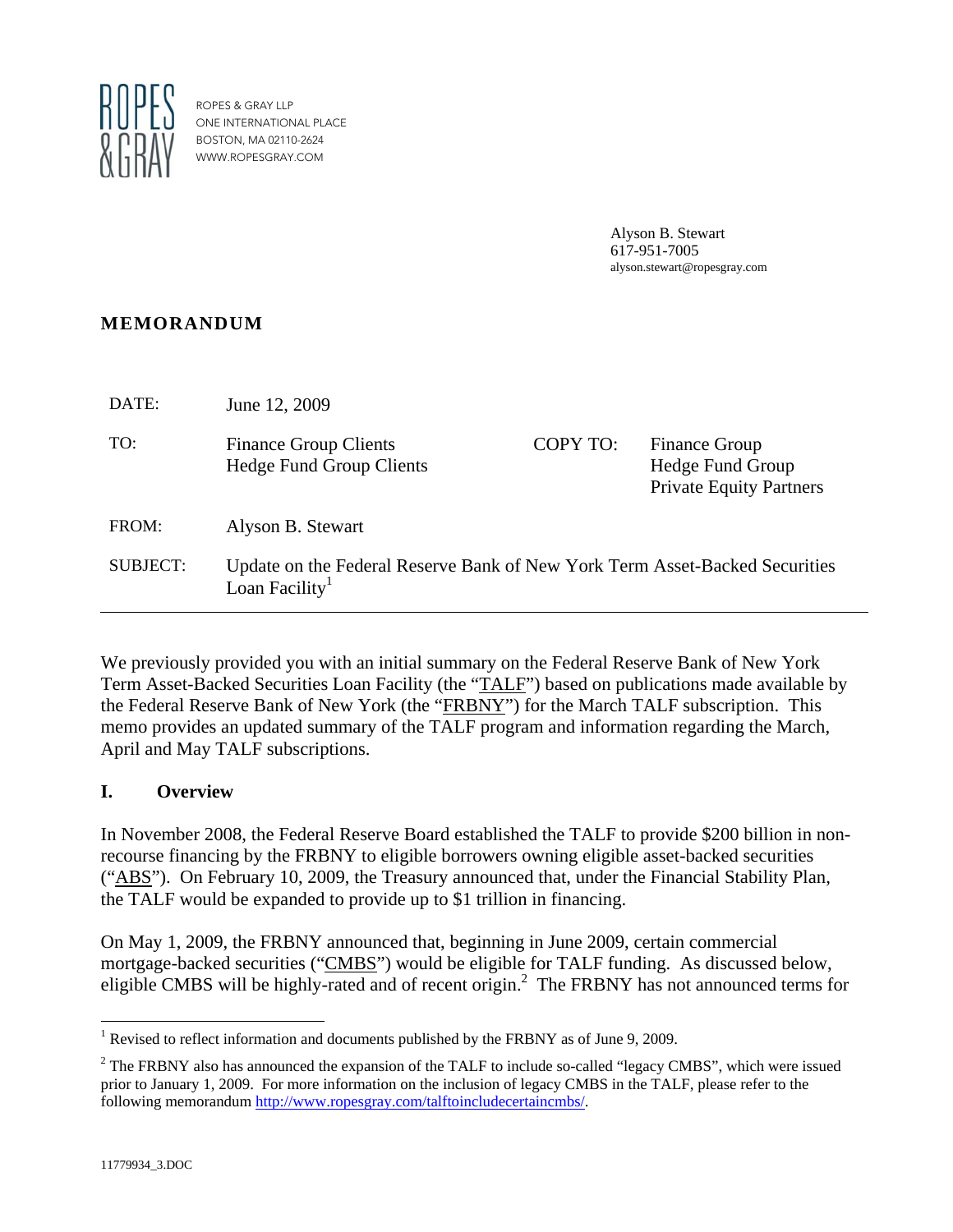TALF funding of investments by Public-Private Investment Funds under the Treasury's Legacy Securities program to remove so-called "toxic assets" held on bank balance sheets.

The FRBNY will cease making TALF loans on December 31, 2009, unless the program is extended by the Board of Governors.

The FRBNY maintains current versions of the Terms and Conditions ("Terms and Conditions"), frequently asked questions ("FAQs"), Master Loan and Security Agreement ("MLSA") and other documents relating to the TALF at http://www.newyorkfed.org/markets/talf.html (the "TALF Website"). The TALF is a work in progress, and the FRBNY has the right to change the terms and procedures relating to the TALF. We will continue to monitor developments and provide updates as information becomes available and we develop experience in this area. Please consult the TALF Website for additional information.

## **II. Borrowers Under the TALF**

## A. Eligibility Criteria

Each eligible borrower must, for the duration of the TALF loan,<sup>3</sup> be (a) a company organized in the United States that conducts significant operations or activities in the United States, (b) an investment fund<sup>4</sup> organized in the United States and managed by an investment manager with its principal place of business in the United States, (c) a U.S. insured depository institution or (d) a qualifying branch or agency of a foreign bank. An eligible borrower may be a newly-formed company and may have a non-U.S. parent company, but in the case of any entity of the type described in clause (a) or (b), it may not be controlled by, or managed by an investment manager that is controlled by, a foreign government. In addition, an eligible borrower must maintain a relationship with a primary dealer, as described in Section III, below.

For purposes of determining a borrower's eligibility, the FRBNY has said that it will consider an entity to be controlled by a foreign government if, among other things, a foreign government owns, controls, or holds the power to vote 25% or more of a class of voting securities, or total equity, of such entity.

As discussed in Section V, below, if a borrower fails to meet the eligibility criteria at any time it has a TALF loan outstanding, the FRBNY will have full recourse against the borrower for such loan, and the interest rate on the loan will increase by 200 basis points. Borrowers, and investors in borrower entities, should take steps to ensure that the eligibility criteria will be met continuously during the relevant period.

<sup>&</sup>lt;sup>3</sup> A borrower's eligibility is determined based on the eligibility criteria effective at the time the TALF loan is made.

<sup>&</sup>lt;sup>4</sup> For purposes of borrower eligibility, an investment fund is a pooled investment vehicle, a private equity fund, a mutual fund or other vehicle that invests primarily or exclusively in eligible collateral and borrows under the TALF.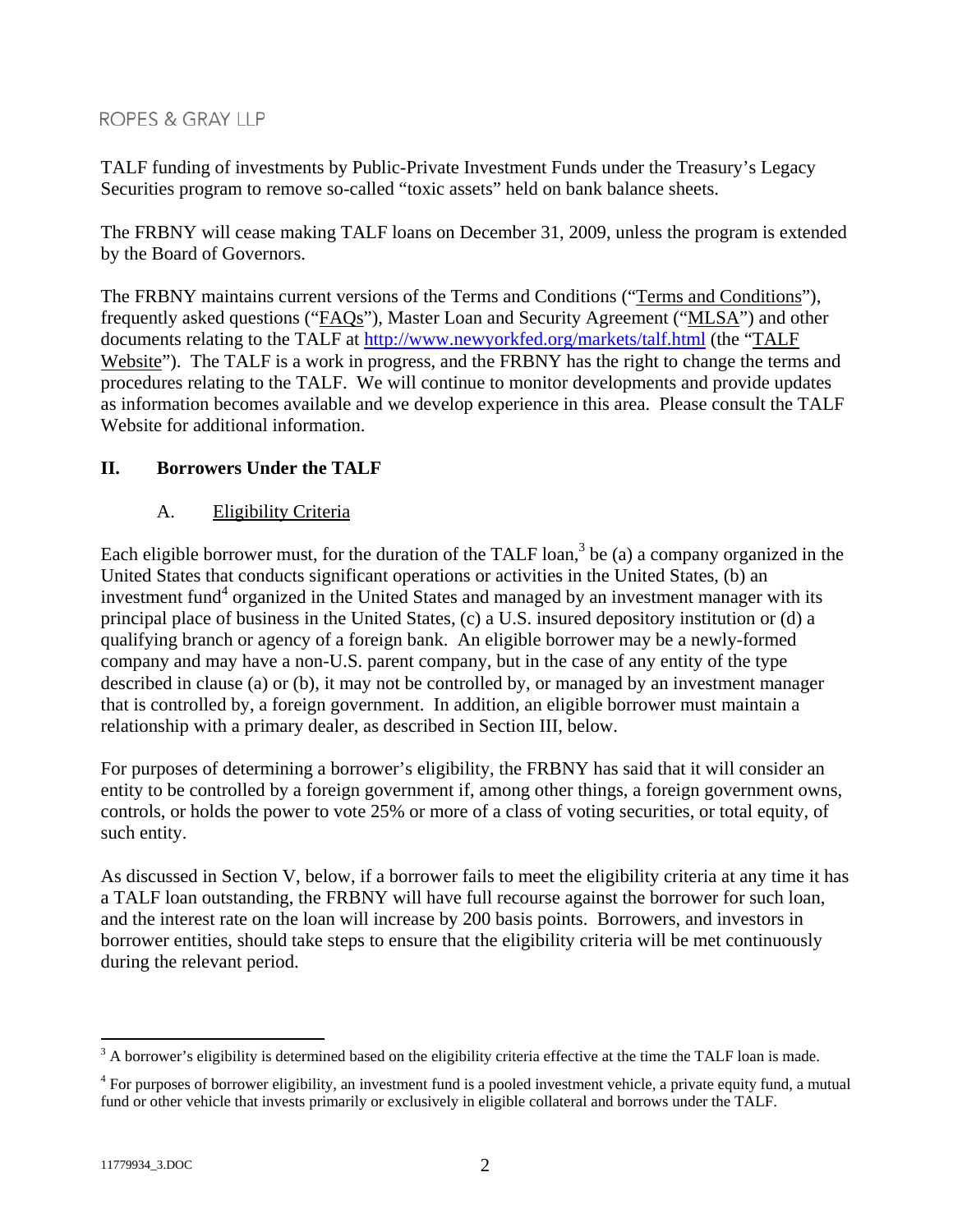The FRBNY has developed a pre-certification process for a subset of potential TALF borrowers that are "top-tier" U.S. financial entities.<sup>5</sup> The process is designed to enhance certainty of receiving TALF funds for such entities. To be pre-certified, a potential borrower must satisfy the following conditions:

- 1) The potential borrower must be an eligible borrower;
- 2) A primary dealer must have completed its Know Your Customer procedures with respect to the potential borrower (see Section II.B);
- 3) Based on the Know Your Customer procedures, such primary dealer must have been able to form a reasonable belief that is knows the true identity of the potential borrower;
- 4) Such primary dealer must have reason to believe that the potential borrower is a reputable party that is acceptable to the primary dealer; and
- 5) The potential borrower must be (a) an industry leader in its field and/or (b) be ranked among the largest entities and/or have some of the largest operations in such field.

A request for pre-certification may be made by a primary dealer, if it believes that a potential borrower qualifies for pre-certification. Pre-certification is valid through December 31, 2009, but for subsequent loan subscriptions, the primary dealer must review the borrower for material changes in ownership or control, nature of business and whether the borrower has been subject to regulatory action, is under civil or criminal investigation or has had material negative information published about it. If a primary dealer's review reveals any of the changes or information listed above, the primary dealer must re-escalate the borrower to the FRBNY. As always, the FRBNY reserves the right to withhold funding in exceptional cases, pre-certification notwithstanding. For more information on the pre-certification process, please refer to

http://www.newyorkfed.org/markets/TALF\_PreCertification\_Process.pdf

Potential borrowers who are not eligible for pre-certification may still receive TALF funds. Through pre-certification, potential borrowers may receive earlier notification of issues with receiving TALF funds.

<sup>&</sup>lt;sup>5</sup> For this purpose, financial entities are limited to U.S. based depository institutions, U.S. branches or agencies of foreign banks, U.S. public pension funds, U.S. university or college endowment funds, U.S.-based hedge funds, U.S. based private equity firms, U.S.-based mutual funds and U.S. insurance companies.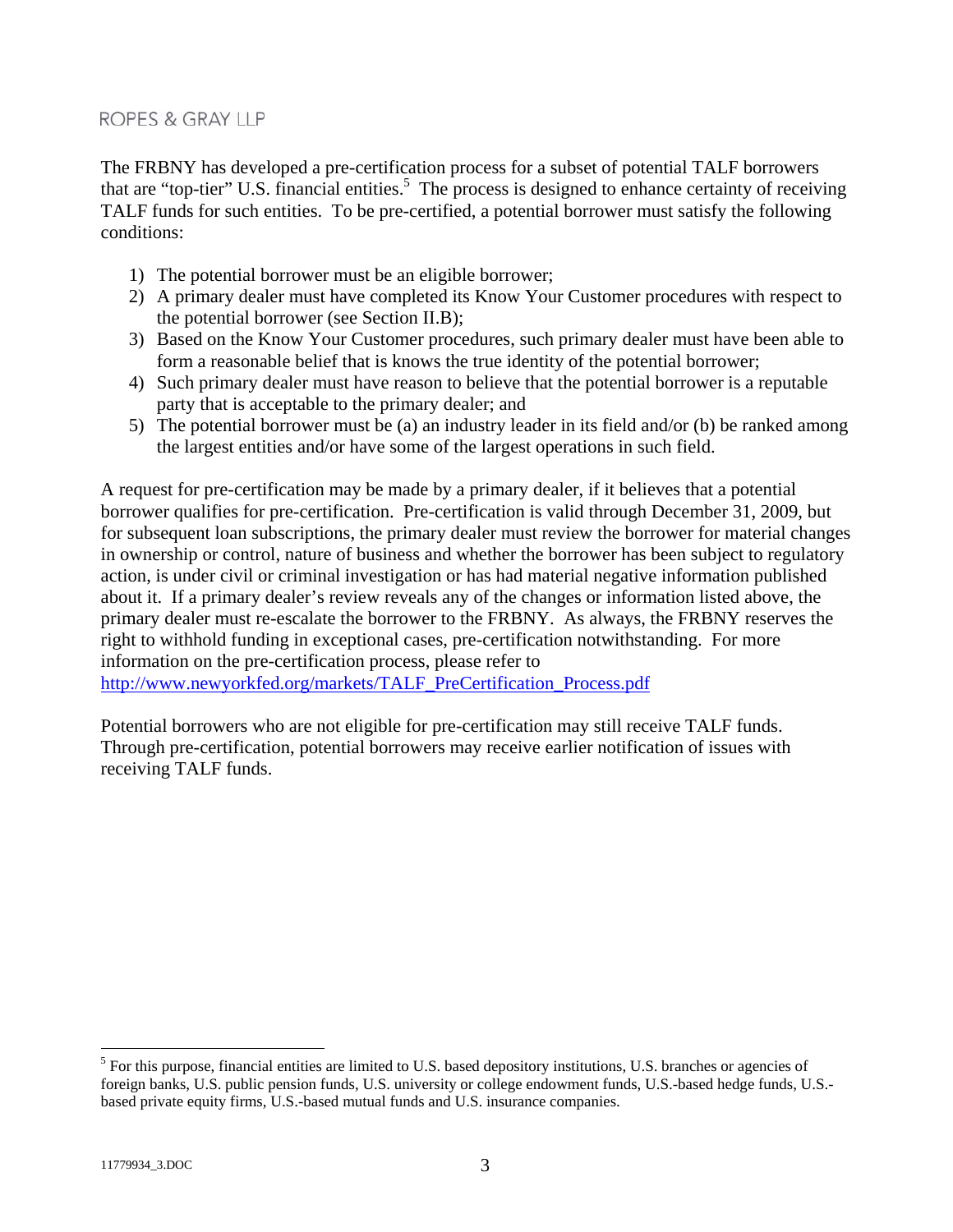## B. "Know Your Customer" and Anti-Money Laundering Disclosures

As further described in Section VIII.E, below, borrowers under the TALF will be required to submit information required under their primary dealers' "Know Your Customer" and Anti-Money Laundering ("KYC/AML") procedures (sometimes referred to as Customer Identification Procedures). Even in cases where borrowers have existing relationships with primary dealers, additional disclosures may be required, including disclosures regarding certain of an investment fund's ultimate investors. Under certain circumstances, primary dealers will be required to forward such information to the FRBNY, and such information may lead to the rejection of a borrower's loan request.

Potential borrowers should review the KYC/AML requests of each primary dealer with which they are considering entering into a Customer Agreement.

## C. Audit and Inspection Rights

Under the MLSA, a borrower must provide any reports or statements that the FRBNY reasonably requests and permit the FRBNY's designees to visit the borrower, audit and inspect the borrower's financial records, make extracts and copies therefrom and discuss the borrower's affairs, finances and condition with the borrower's officers, directors, employees and accountants. The borrower's obligation to comply with such requests is limited to the extent related to its loans, collateral and other obligations under the TALF documents. We note that the FRBNY's inquiries could relate to the borrower's eligibility, which may include information on the direct and indirect owners of the borrower.

## D. Recipients of Funds – Application of the Employ American Workers Act

TALF borrowers are subject to the Employ American Workers Act ("EAWA"). In addition, if a Borrower is an investment fund, any entity that owns, controls or holds 25% or more of any class of voting securities, or the total equity, of such investment fund is deemed to be a recipient of funds under Section 13 of the Federal Reserve Act and, therefore, subject to the EAWA.

The EAWA heightens the requirements for hiring non-U.S. workers on H-1B Visas. Recipients of funds subject to the EAWA must make the following attestations to the U.S. Department of Labor when filing a Labor Condition Application:

- The applicant has taken good faith steps to recruit U.S. workers (defined as U.S. citizens or nationals, lawful permanent resident aliens, refugees, asylees, or other immigrants authorized to be employed in the United States (i.e., workers other than nonimmigrant aliens) using industry-wide standards and offering compensation that is at least as great as those offered to the H-1B nonimmigrant;
- The applicant has offered the job to any U.S. worker who applies and is equally or better qualified for the job that is intended for the H-1B nonimmigrant;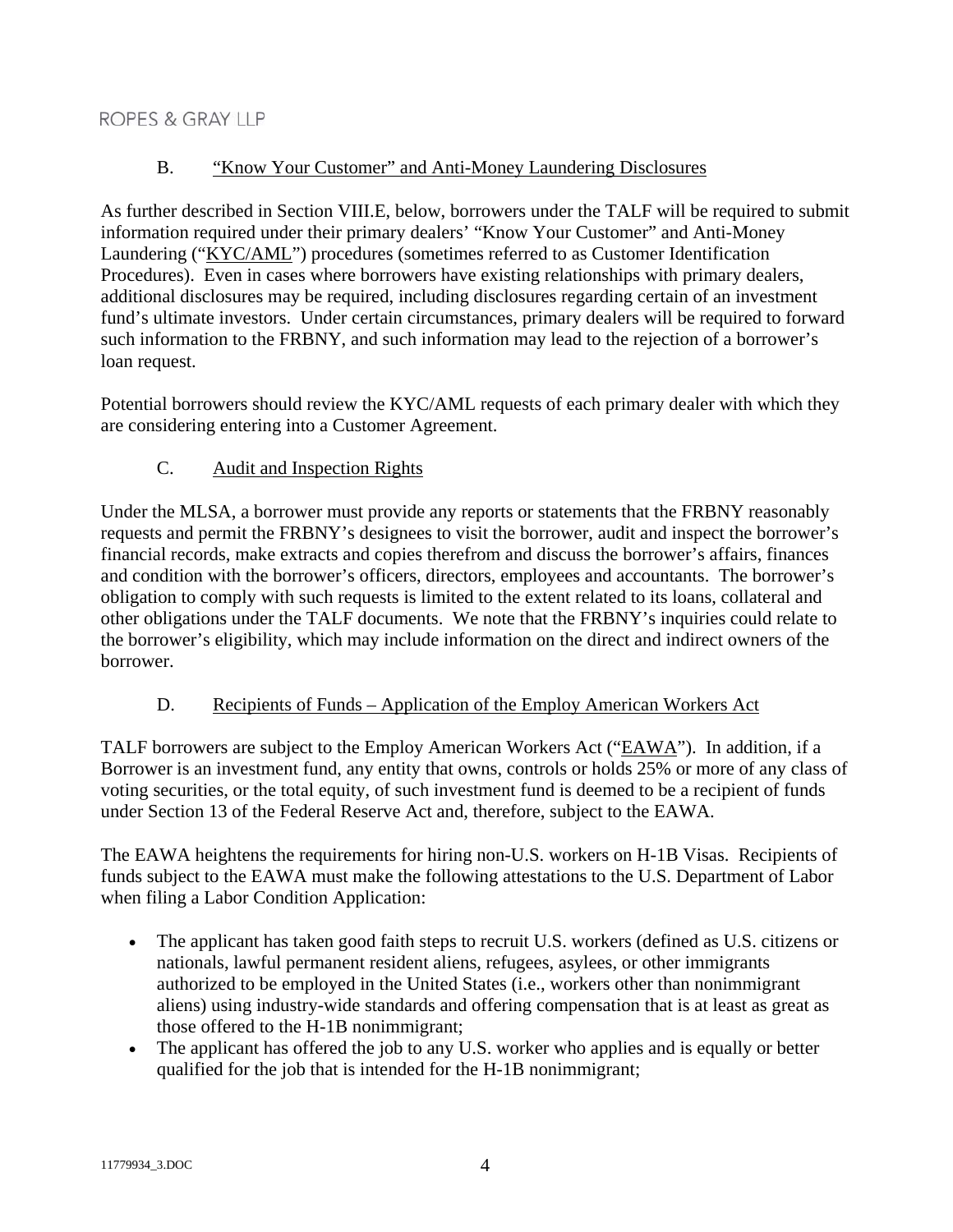- The applicant has not "displaced" any U.S. worker employed within the period beginning 90 days prior to the filing of the H-1B petition and ending 90 days after its filing (a U.S. worker is displaced if the worker is laid off from a job that is essentially the equivalent of the job for which an H-1B nonimmigrant is sought); and
- The applicant will not place an H-1B worker to work for another employer unless it has inquired whether the other employer has displaced or will displace a U.S. worker within 90 days before or after the placement of the H-1B worker.

The EAWA took effect on February 17, 2009, and will remain in effect for two years. For additional information on the EAWA, please refer to http://www.federalreserve.gov/monetarypolicy/files/eawafaq.pdf.

## **III. Role of Primary Dealers**

Primary dealers act as agents for eligible borrowers requesting loans under the TALF and enter into the MLSA with the FRBNY on their behalf. The FRBNY maintains a list of primary dealers at http://www.newyorkfed.org/markets/pridealers\_current.html.

All lender-borrower transactions relating to TALF loans must be handled through the primary dealer representing the borrower, including all payments. Borrowers should be aware that they will bear the risk of insolvency of the primary dealer for any funds held on their behalf by a primary dealer. A borrower may work through more than one primary dealer, so long as all aspects of each individual TALF loan are handled by a single primary dealer.

Each primary dealer has its own form of Customer Agreement, which may require negotiation on a case-by-case basis. For a TALF borrower that is a newly-created special purpose vehicle (an "SPV"), primary dealers may require a guarantee (e.g. from the SPV's parent entity). Such guarantee is a guarantee of performance of the SPV's obligations to the primary dealer under the Customer Agreement and not a guarantee of the SPV's performance of its obligations to the FRBNY under the MLSA.

## **IV. Eligible Collateral**

## A. Eligibility Criteria – non-CMBS

Eligible non-CMBS collateral for TALF loans, at the time the TALF loan is made, must be:

• Non-synthetic ABS rated in the highest long-term or short-term investment-grade rating category by two or more "eligible" nationally recognized statistical rating organizations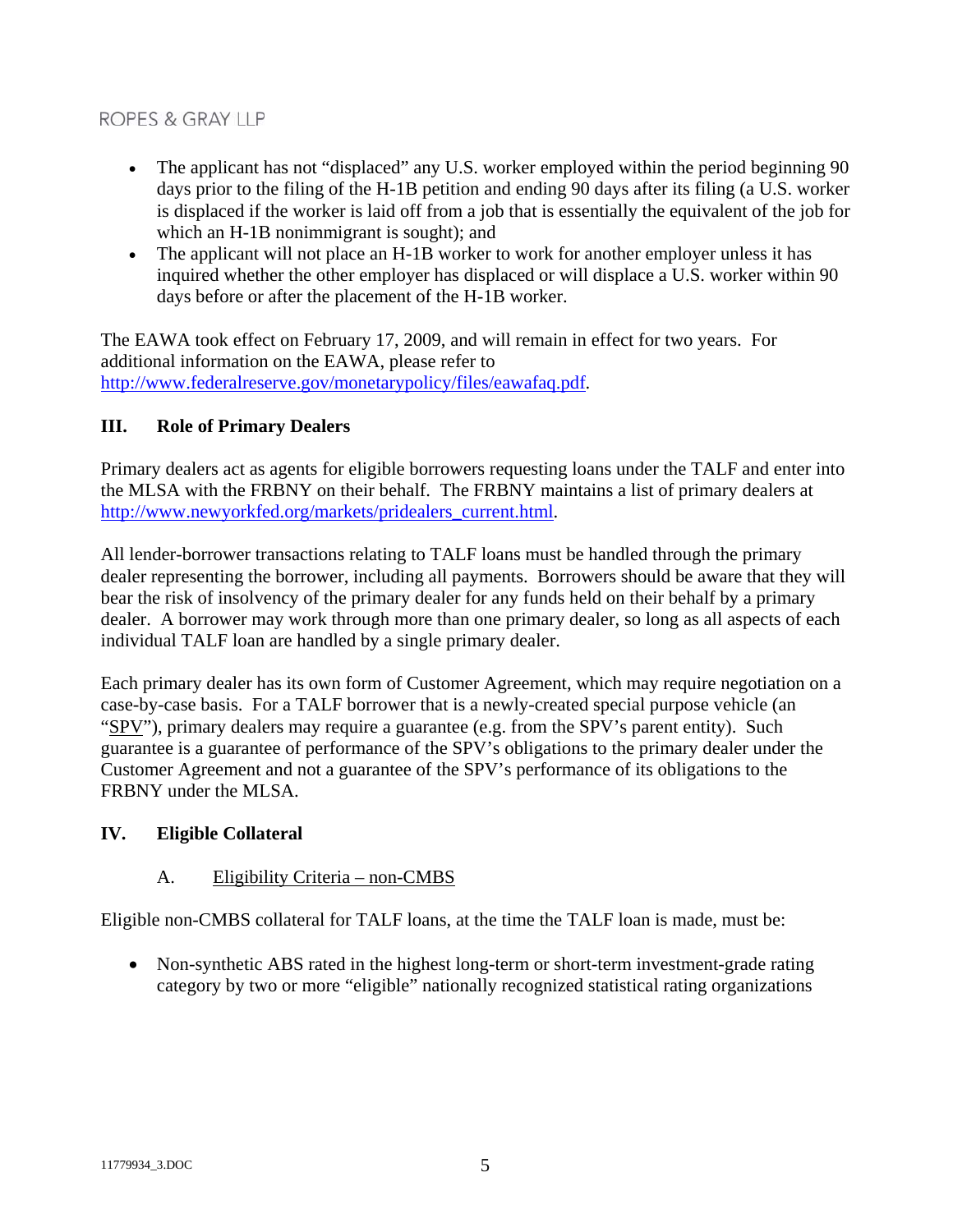(each, an "NRSRO")<sup>6</sup> and not rated below the highest investment-grade rating category by any eligible NRSRO; $<sup>7</sup>$  or</sup>

• Non-synthetic small business loan ABS, which are, or for which all of the underlying credit exposures are, fully guaranteed as to principal and interest by the full faith and credit of the U.S. government.

In addition, the following criteria must be satisfied:

- 1) Applicable credit ratings may not be based on a third-party guarantee;
- 2) None of the ABS may be on review or watch for downgrade by any eligible NRSRO;
- 3) The ABS must not have a redemption option (other than pursuant to a customary clean-up call) unless the FRBNY has accepted such redemption option; and
- 4) All ABS must be cleared through the Depository Trust Company.

The Terms and Conditions also set forth certain criteria relating to the receivables underlying TALF eligible ABS:

- 1) 95% or more of the underlying credit exposures must be exposures to U.S.-domiciled obligors, originated by entities or institutions organized in the United States or by U.S. branches or agencies of foreign banks;
- 2) The underlying credit exposures must be auto-related loans, student loans, credit card loans, dealer floorplan loans, equipment loans, small business loans fully guaranteed as to principal and interest by the U.S. Small Business Administration, receivables related to residential mortgage servicing advances or insurance premium finance loans;
- 3) Collateral consisting of securitized loans may not have been originated or securitized by the borrower under the TALF or any affiliate of the borrower; and
- 4) The underlying credit exposures must meet certain origination date and duration criteria, as described in the Terms and Conditions and FAQs.

A borrower under the TALF must make representations to the primary dealer acting on its behalf that ABS pledged meets the eligibility criteria, but this representation is qualified as to the borrower's knowledge based on its review of the offering materials for such collateral. As discussed in Section V, below, if such representation is false, the obligations of the Borrower to the FRBNY arising therefrom become full recourse obligations.

The sponsor of the ABS issuance will be required to have a nationally recognized certified public accounting firm registered with the Public Company Accounting Oversight Board certify that the ABS is TALF eligible on a form prescribed by the FRBNY.

<sup>&</sup>lt;sup>6</sup> As of the date of this memo, the FRBNY recognizes Fitch Ratings, Moody's Investors Service and Standard & Poor's as eligible NRSROs with respect to non-CMBS collateral.

 $<sup>7</sup>$  If an ABS is later downgraded by a major NRSRO, it may not be used to secure a new TALF loan, but an existing loan</sup> will not be impacted by the downgrading.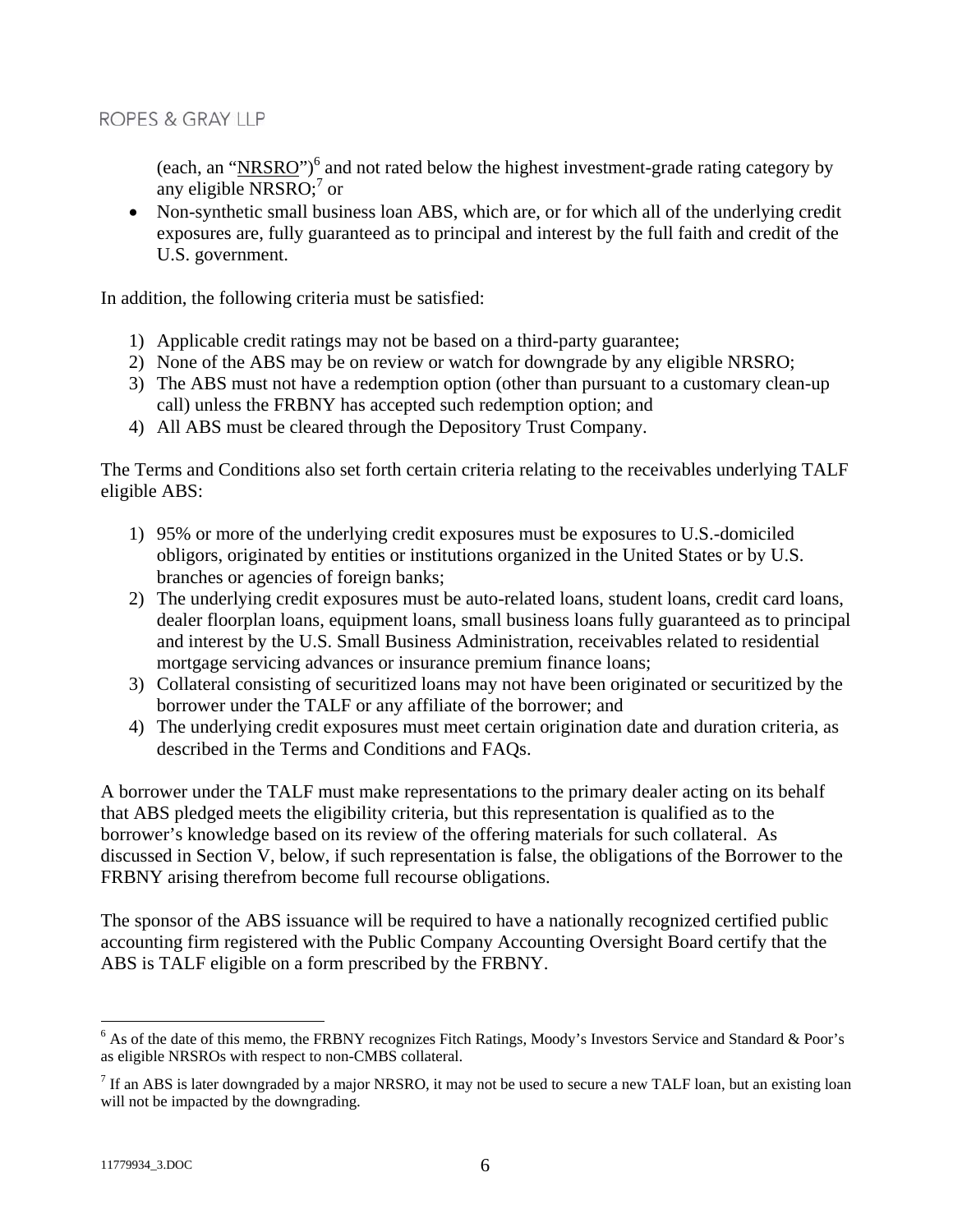In addition, any offering document for eligible ABS must include a certification, also in a form prescribed by the FRBNY, that (i) the ABS is TALF eligible and (ii) the sponsor has indemnified the FRBNY from any losses it may suffer if the above certifications are untrue.

The certification requirements described above do not apply to SBA Pool Certificates and Development Company Participation Certificates, although pool assemblers must deliver an undertaking to the FRBNY in connection with SBA Pool Certificates.

## B. Eligibility Criteria – CMBS

Eligible CMBS collateral for TALF loans, at the time the TALF loan is made, must be nonsynthetic CMBS issued on or after January 1, 2009, meeting the following criteria:

- 1) Rated in the highest long-term investment-grade rating category from at least two TALF CMBS-eligible rating agencies ("CMBS Rating Agencies")<sup>8</sup> to be determined by the FRBNY and not rated below the highest investment-grade rating category by any CMBS Rating Agency;
- 2) Applicable credit ratings may not be based on a third-party guarantee;
- 3) None of the CMBS may be on review or watch for downgrade by a CMBS Rating Agency;
- 4) All CMBS must be cleared through the Depository Trust Company;
- 5) The CMBS issuer may not be an agency or instrumentality of the United States or a government-sponsored enterprise;
- 6) The CMBS must not have an average life of more than ten years;
- 7) The CMBS must not have a redemption option (other than pursuant to a customary clean-up call) unless the FRBNY has accepted such redemption option; and
- 8) The agreements governing the issuance of the CMBS must contain certain additional provisions, as set forth in the Terms and Conditions.

In addition, the FRBNY requires TALF borrowers to agree not to exercise any voting, consent or waiver rights with respect to pledged CMBS without its consent.

The Terms and Conditions also set forth certain criteria relating to the underlying assets:

- 1) CMBS must represent trust fund interests in fully-funded, first priority mortgage loans originated on or after July 1, 2008, and currently in payment;
- 2) At least 95% of the underlying mortgage loans must have been originated by entities or institutions organized in the United States or by U.S. branches or agencies of foreign banks;
- 3) The properties securing the underlying mortgage loans must be income-generating commercial properties located in the United States (including its territories);
- 4) The underlying mortgage loans must be fixed-rate loans and may not permit interest-only or principal-only payments during their remaining terms; and

<sup>&</sup>lt;sup>8</sup> As of the date of this memo, the FRBNY recognizes DBRS, Inc., Fitch Ratings, Moody's Investors Service, Realpoint LLC and Standard & Poor's as CMBS Ratings Agencies.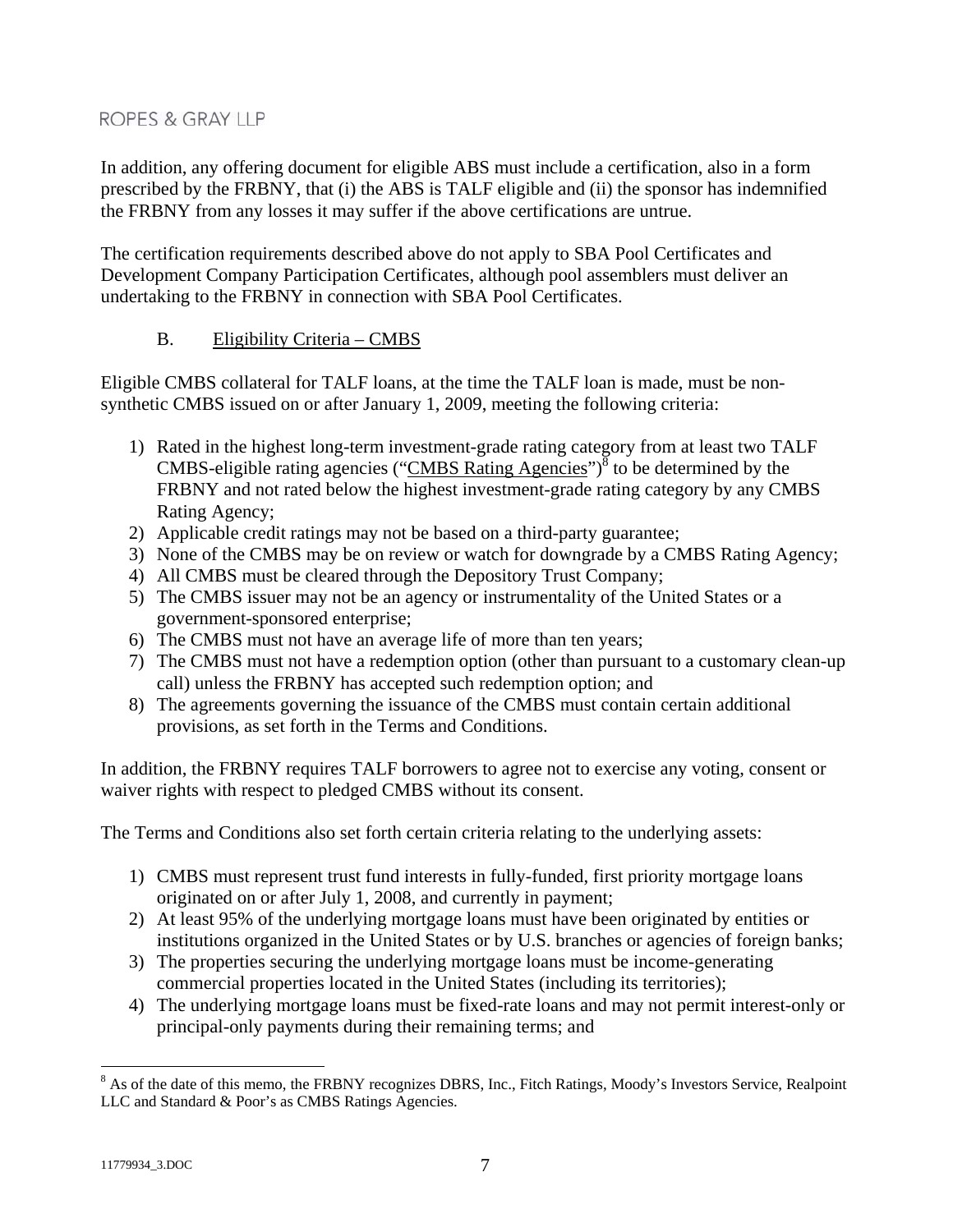5) The underlying mortgage loans must have been underwritten or re-underwritten close in time to the securitization, generally on the basis of then-current in-place, stabilized and recurring net operating income and then-current property appraisals.

The FRBNY has included several risk-mitigating provisions in the CMBS Terms and Conditions. A collateral manager engaged by the FRBNY will review loans to be pooled, and the FRBNY may exclude specific loans from a pool. In addition, the FRBNY may reject any CMBS from eligibility as collateral based on a risk assessment. The FRBNY has stated that it expects agreements associated with the issuance and servicing of CMBS collateral to provide for reporting sufficient for the FRBNY to perform its monitoring function.

Sponsors of newly issued CMBS will be required to have a nationally recognized certified public accounting firm registered with the Public Company Accounting Oversight Board provide assurance that the CMBS is TALF-eligible. The FRBNY is currently evaluating the form and scope of such assurance.

#### C. Loan Amounts and Margins

Eligible borrowers may borrow TALF loans based on the lesser of the par or market value of the collateral pledged minus an applicable margin or "haircut percentage" based on the asset class and the expected life of the collateral.

For ABS with a market value above par, the loan amount may be based on market value (up to a cap of 110% of par value) minus the applicable haircut amount, in which event the borrower will be required periodically to prepay a portion of the loan corresponding to amortization of the premium, as described in the FAQs. We expect that the obligation to pay such amortization would be a recourse obligation of the borrower.

The FRBNY has published CMBS and non-CMBS margin schedules in the Terms and Conditions and FAQs. CMBS margins range from 15-20%, and non-CMBS margins range, generally, from 5- 16%, with increases for ABS with average lives beyond five years.

Each TALF loan must be at least \$10 million in principal amount, but there is no maximum requested amount. A borrower may pledge TALF-eligible collateral in its portfolio, or it may purchase TALF-eligible collateral contemporaneously with borrowing TALF funds. Non-CMBS collateral of different types may be packaged together as collateral for a loan; provided, that fixedrate and floating-rate ABS may not be commingled for this purpose. Pledged ABS with the same CUSIP number must have a market value of at least \$10 million, except for pledged ABS that is an SBA Pool Certificate, in which case the market value of the ABS must be at least \$1 million.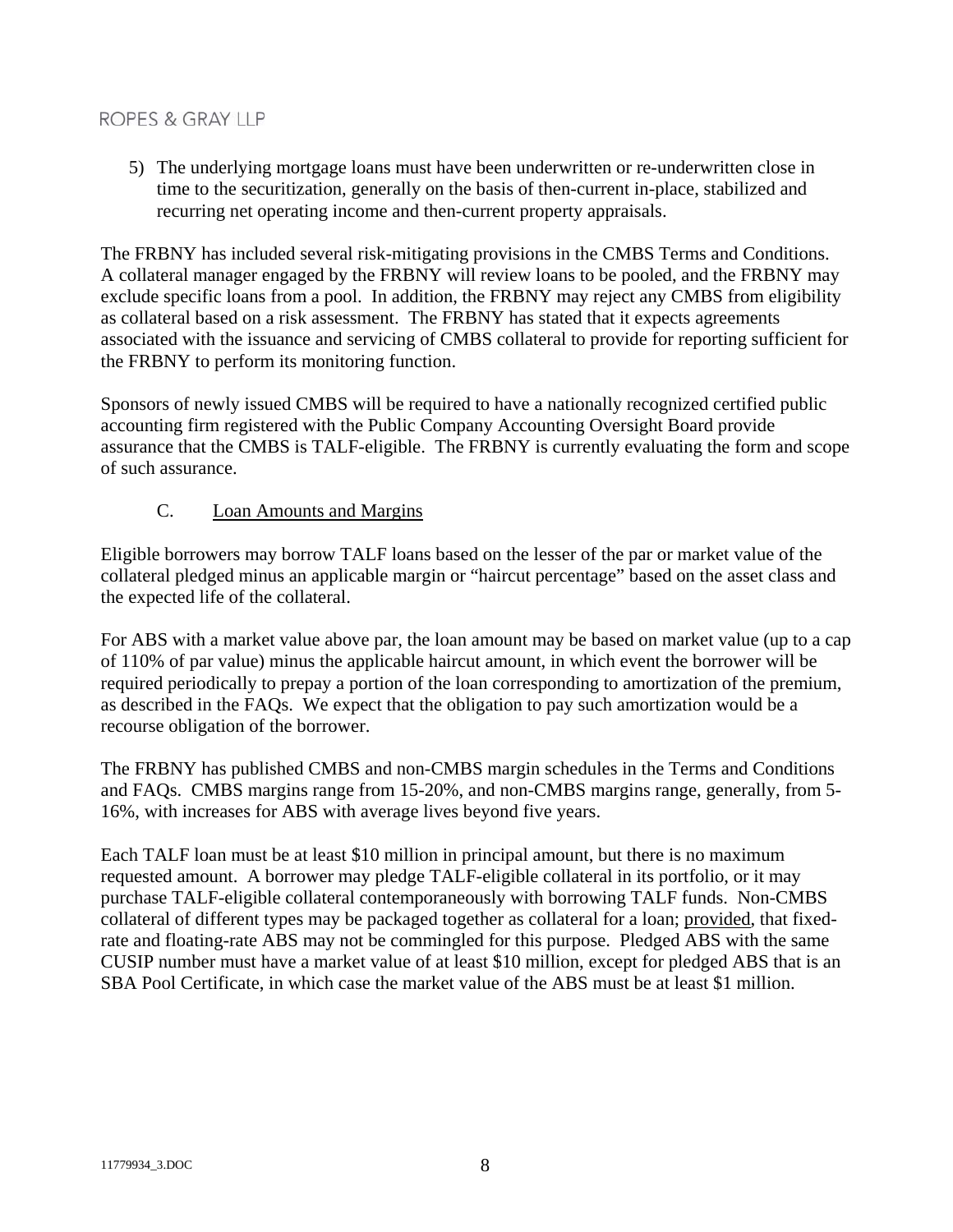#### D. Loan Maturity

As of the June subscriptions, the following maturities will apply:

| <b>Asset Class</b>                                        | Maturity                          |
|-----------------------------------------------------------|-----------------------------------|
| Auto Loans                                                | Three years                       |
| Credit Card Loans                                         |                                   |
| <b>Equipment Loans</b>                                    |                                   |
| Floorplan Loans                                           |                                   |
| Servicing Advance Receivables                             |                                   |
| Insurance Premium Finance Loans                           |                                   |
| <b>Student Loans</b>                                      | Three years or five years, at the |
| <b>SBA Pool Certificates</b>                              | borrower's election               |
| <b>SBA</b> Development Company Participation Certificates |                                   |
| <b>CMBS</b>                                               |                                   |

#### E. Substitution of Collateral

Substitutions of pledged collateral will not be permitted.

#### F. Allocation of Payments; Collateral Default or Loss in Value

Payments of interest in respect of the collateral will be applied first to pay interest on the TALF loan and to amortize principal on the TALF loan. To the extent that interest received in respect of the collateral exceeds the interest due on the loan, the difference will be remitted to the primary dealer for the account of the borrower; provided, that in the case of five-year TALF loans, excess interest will be remitted to the borrower subject to certain caps,  $9$  with the remainder applied to the TALF loan principal.

Principal payments in respect of the collateral will be prorated on the basis of the loan-to-value percentage applicable to the particular loan (e.g., if the applicable haircut percentage for the pledged ABS is 5%, then 5% of the principal payment will be disbursed to the borrower and the remainder to FRBNY); provided, that if interest expense for that month is greater than interest received on the underlying ABS, the borrower's portion of any principal payment may be used to cover the deficiency.

If the payments on the collateral are insufficient to pay the debt service requirements on the loan and the borrower does not make up the shortfall, the lender will have the right to foreclose on the collateral after a 30-day grace period. In the event that the proceeds of the foreclosure are sufficient to pay all of the obligations owing to the lender in respect of the loan, the remaining amount will be remitted to the primary dealer for the account of the borrower.

 $9$  In the first three years of a TALF loan, excess interest remitted to the borrower will be capped at 25% of the haircut amount paid upon subscription, which is reduced to 10% in the fourth year and 5% in the fifth year.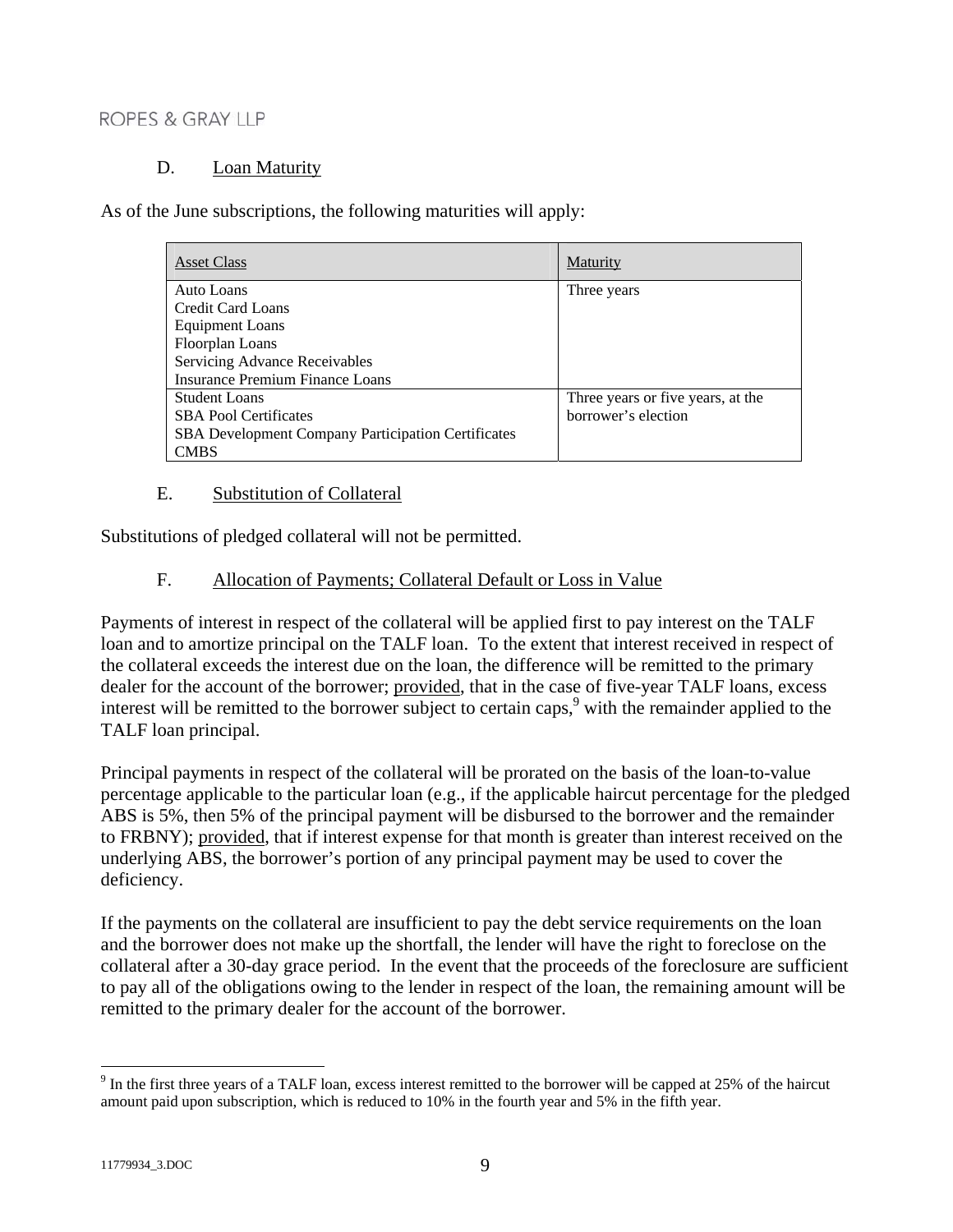If the collateral does not mature at or before the maturity date of the loan, the borrower will have the right either to repay the loan in full and recover the collateral or to arrange for the sale of the collateral at a price sufficient to repay the loan in full and recover any difference between the sale proceeds and the loan obligation. However, if the value of the collateral is insufficient at the maturity of the loan to pay the loan in full, the borrower either may surrender to the lender all of the borrower's interest in the collateral in full satisfaction of the loan (excluding any recourse obligations) or may assume full recourse liability for the loan.

## G. Prepayment; Transfer of Loans

A borrower may prepay its TALF loans without premium at any time other than a window of time beginning on the  $15<sup>th</sup>$  of each month and continuing for three business days thereafter. The borrower must deliver a prepayment notice to the FRBNY through the applicable primary dealer at least four days prior to prepayment, and the applicable Customer Agreement may impose additional timing requirements.

A borrower will be permitted to transfer all of its obligations under a loan and the associated collateral only with the consent of the FRBNY. It is unclear, however, whether a partial transfer of collateral and the related loan amount could be effected. The FRBNY may withhold or delay consent in its sole discretion and will not consent to any such transfers after December 31, 2009, unless that date is extended by the Federal Reserve Board; provided, however, that the MLSA states that such consent may be given after the termination of the TALF program if unusual or exigent circumstances exist in the financial markets.

# **V. Limitations on the Non-Recourse Nature of TALF Loans**

The FRBNY (or its transferee) will have full recourse against a borrower:

- 1) For all obligations with respect to a loan, if the borrower fails to be an eligible borrower at any time the loan is outstanding, based on the eligibility criteria in effect when the loan is made;
- 2) To the extent that obligations with respect to a loan arose from the inaccuracy of certain representations, including the eligibility of the borrower, the eligibility of the collateral (to the borrower's knowledge based on its review of the offering materials), the enforceability of the loan documents against the borrower, authorization of the applicable primary dealer and the absence of adverse claims or liens on the collateral;
- 3) For the amortization of premium on loans where the value assigned to the collateral exceeds its par amount, as described above;
- 4) For all obligations with respect to a loan not paid in full at maturity, unless the borrower exercises its right to surrender collateral at maturity in satisfaction of the loan in accordance with the MLSA; and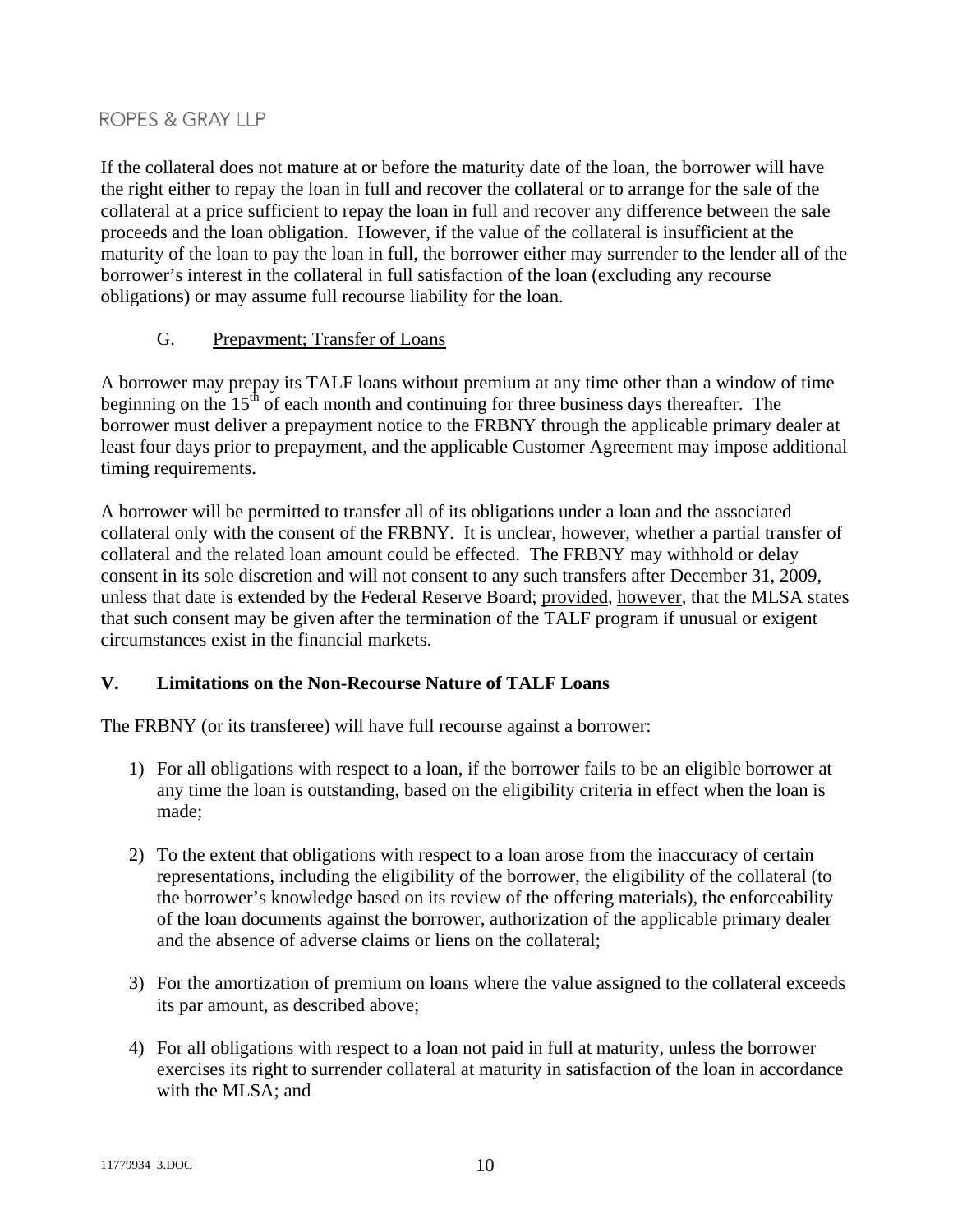5) To the extent that any interest or principal payments on the underlying ABS are erroneously credited to the borrower's account and later reversed.

In addition, during any period that a TALF loan is with recourse (other than recourse liability for amortization payments described in item 3 above), an additional 200 basis points of interest will accrue.

#### **VI. TALF Loan Mechanics**

Below is a description of typical non-CMBS operations.

Step 1: Publication of Subscription Dates. The FRBNY publishes the subscription date on the TALF Website.

Step 2: Borrowers Request Loans Through the Primary Dealers. Eligible borrowers request, through one or more primary dealers, one or more fixed-rate or floating-rate loans per month in a minimum amount of \$10 million per loan and up to the value of the pledged ABS minus the applicable margin. For ABS issuances to occur contemporaneously with a TALF borrowing, the borrower identifies the counterparty that will deliver the ABS on the loan settlement date.

Step 3: Primary Dealers Deliver Loan Request Information to the FRBNY. The primary dealers collect the eligible borrowers' requested loan amounts, interest rate elections and the CUSIPs and offering documents<sup>10</sup> for the eligible ABS to be delivered and pledged as security for the loans. On the subscription date, each primary dealer submits such information to the FRBNY, which provides such information to its custodial agent, The Bank of New York Mellon ("BNYM"). Once submitted, a borrower's request may be adjusted only to reflect a reduction in its allocation of an ABS issue.

Step 4: Primary Dealers Deliver Additional Loan Documentation. By 5:00 p.m. on the fourth business day prior to the loan settlement date, each primary dealer delivers to BNYM sales confirmations for any collateral to be acquired by the borrower contemporaneously with the loan settlement date and final offering documents, if not previously provided. If a borrower's allocation of an ABS issue has been reduced, the applicable primary dealer may submit a revised loan request to reflect such reduction.

Step 5: BNYM Sends Eligible Collateral Schedules to the Primary Dealers. By 5:00 p.m. on the third business day prior to the loan settlement date, BNYM delivers schedules to the primary dealers of the collateral expected to be delivered, including the value thereof and the applicable haircut amount.

 $10$  The offering documents submitted on the subscription date may be preliminary, but the final offering documents must be delivered to BNYM at least four days prior to the settlement date.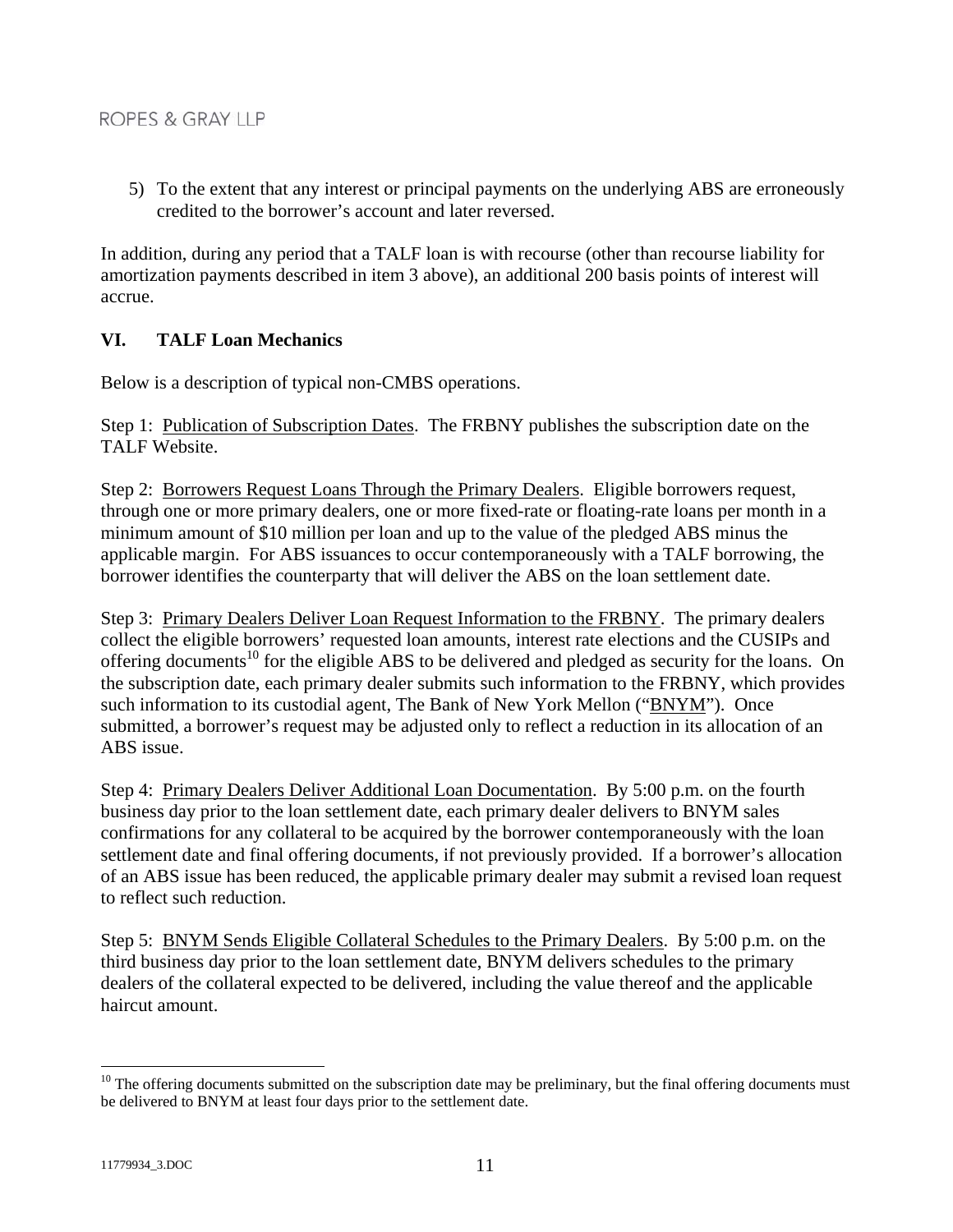Step 6: BNYM Sends Confirmations to the Primary Dealers. Two business days before the loan settlement date, BNYM sends confirmations to the primary dealers with the borrowers' loan amounts, the interest rate applicable thereto, the collateral to be accepted, as well as the administrative fees and margins payable on the settlement date.

Step 7: Settlement of Loans. On the settlement date, the primary dealers deliver the collateral and any applicable fee or margin amounts to a settlement account at BNYM. In the event the ABS are issued on the settlement date, the relevant borrower remits payment of the margin to BNYM to receive the full purchase price. If a borrower fails to deliver pledged ABS reflected in its loan request, that portion of the loan attributable to such ABS is cancelled. In such cases, the borrower may not receive a refund of any portion of the administrative fee.

Step 8: Final Confirmations Sent by BNYM. Within one business day following the loan settlement date, BNYM sends final confirmations to the primary dealers reflecting the loans disbursed and collateral accepted.

## **VII. Results of the March, April and May Subscriptions**

In March, primary dealers requested approximately \$4.7 billion in TALF loans backed by autorelated and credit card ABS. Subscriptions decreased to approximately \$1.7 billion in April, and again the pledged collateral consisted of auto-related and credit card ABS. In May there was a significant increase in subscriptions and an expansion of the asset classes involved. Subscriptions were approximately \$10.6 billion across the following asset classes: auto; credit card; student loan; small business; and equipment.

## **VIII. Loan Documentation**

## A. Master Loan and Security Agreement

As discussed in this memorandum, the primary document governing TALF loans is the MLSA, to which the FRBNY, BNYM and the primary dealers are party.

Note that the FRBNY has discretion to fund or reject loan requests of any given borrower. The FRBNY has stated that eligible borrowers posting eligible collateral should expect their loans to be funded. The FRBNY expects situations in which it rejects a borrower's loan request to be isolated and rare.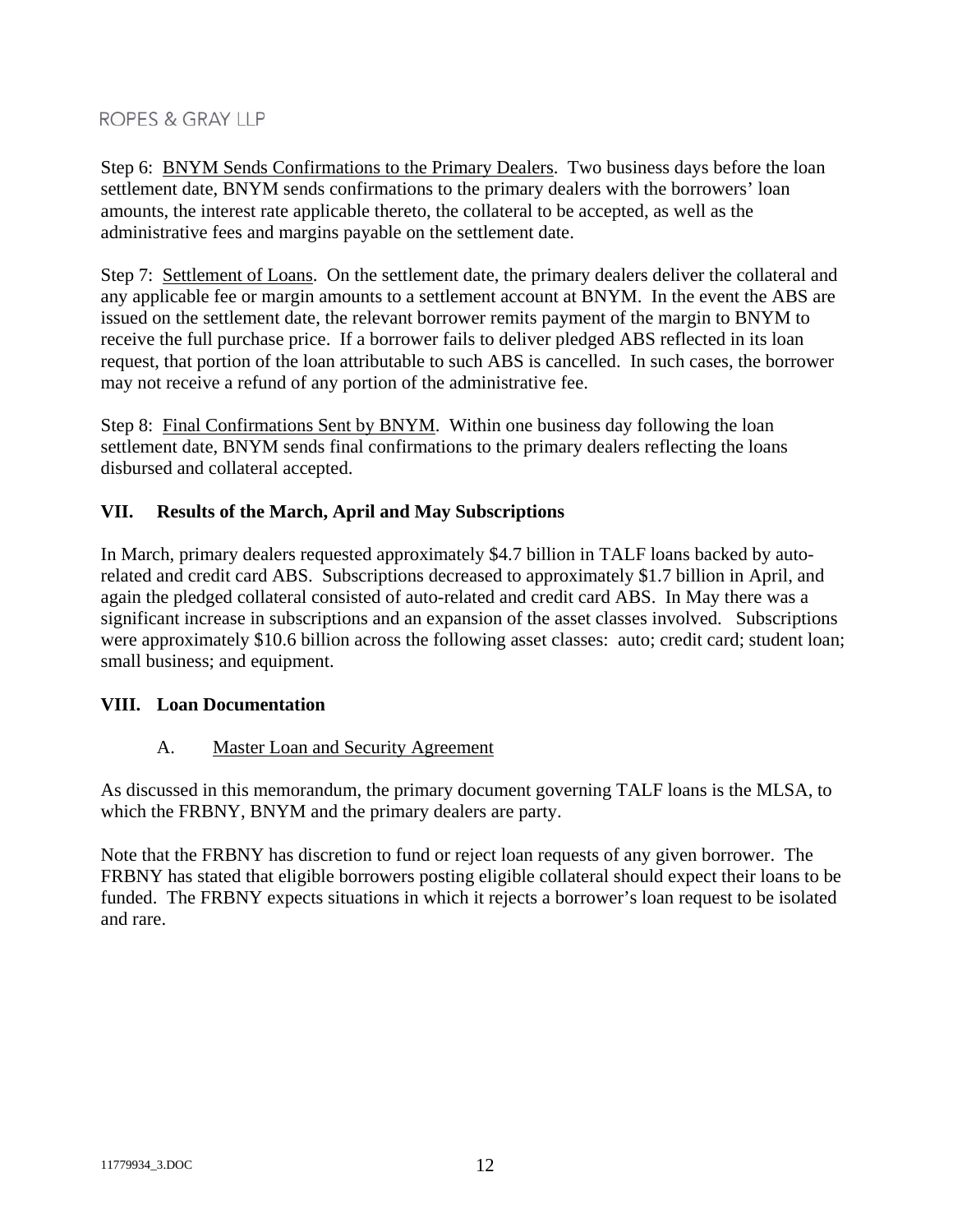## B. Operation Announcement

The FRBNY publishes Operation Announcements containing the subscription dates, settlement dates, administrative fees and interest rates on the TALF Website.

The administrative fee payable to the FRBNY in connection with the March, April and May subscriptions was five basis points of each loan amount, payable on the settlement date.

## C. Primary Dealer Customer Agreements

Eligible borrowers must have executed a customer agreement authorizing a primary dealer to act as its agent under the TALF program. Each Customer Agreement must be evaluated separately because there is no standard form. In our experience, the process of working with primary dealers to finalize and execute Customer Agreements has been cumbersome and time-consuming. We have developed forms of the closing deliverables, which have been accepted by a number of primary dealers.

Additional risks potential borrowers should consider in evaluating Customer Agreements are whether the primary dealer is obligated to include a timely borrowing proposal in a loan request made to the FRBNY and whether the primary dealer may terminate the Customer Agreement without cause. Funding risk and primary dealer replacement risk could subject a borrower to substantial expense and, in the case where a suitable replacement primary dealer is unavailable, risk of loss of the investment.

D. Certifications and Indemnity Undertakings.

The forms for the accountants' certification described in Section IV.A, the offering document certification and indemnity described in Section IV.A and the undertaking required from pool assemblers in connection with SBA Pool Certificates are available at [http://www.newyorkfed.org/markets/talf\\_docs.html.](http://www.newyorkfed.org/markets/talf_docs.html)<sup>11</sup>

# E. "Know Your Customer" and Anti-Money Laundering Documentation

The FRBNY has published a Borrower Eligibility and FRBNY Due Diligence Policy ("Due Diligence Policy") at http://www.newyorkfed.org/markets/TALF\_FRBNY\_Due\_Diligence\_Policy.pdf.

The primary dealers will be required to apply their internal KYC/AML procedures to: (a) each borrower for whom it acts as agent under the TALF and (b) the "Principals" of each borrower that is (i) a newly formed entity controlled by or established for an entity that would not itself be an eligible borrower (e.g., a non-U.S. fund) or (ii) a captive investments fund or semi-captive

 $\overline{a}$  $11$  No certification or indemnity is required in connection with Development Company Participation Certificates.